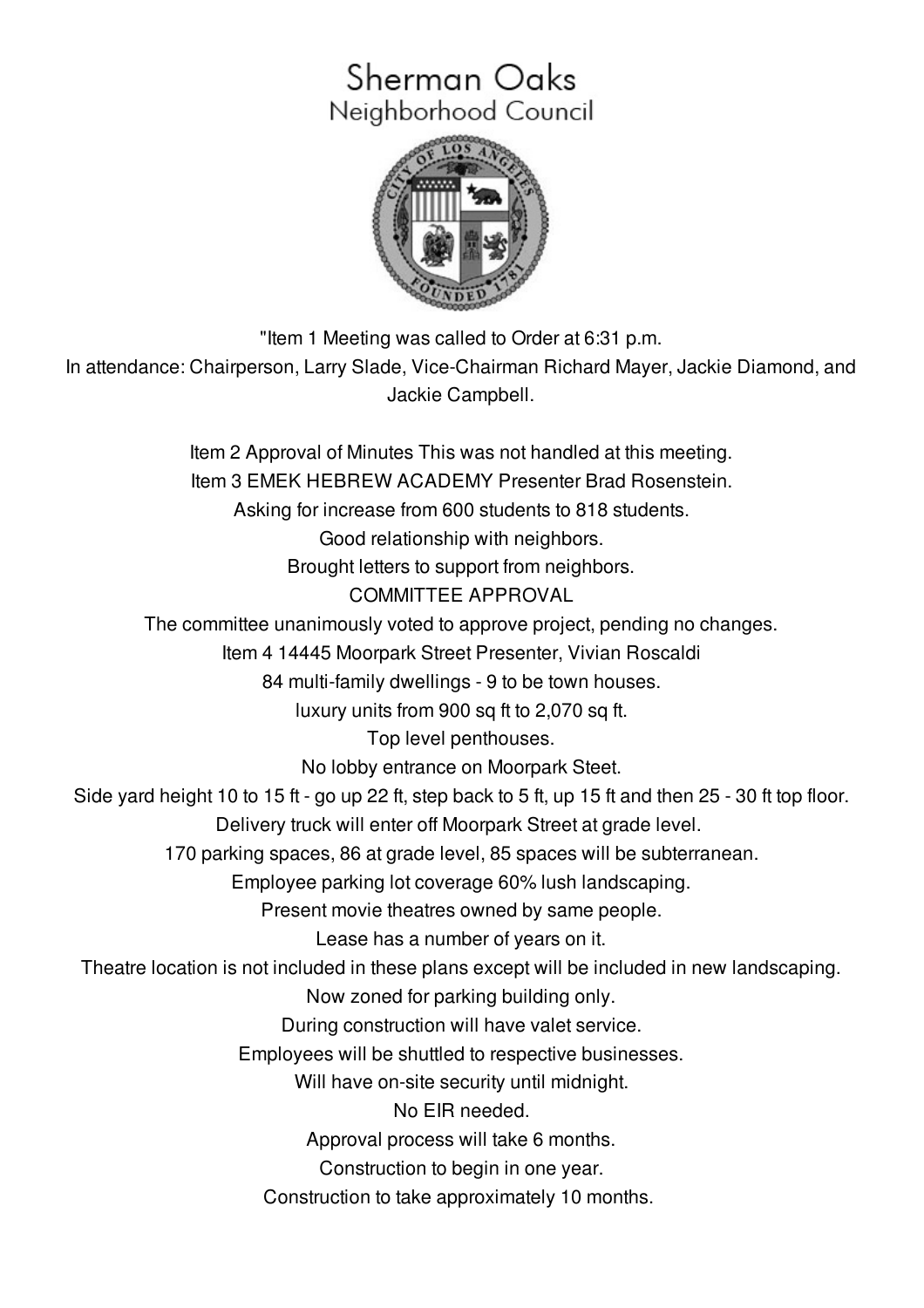#### PUBLIC COMMENTS:

Quality of life, due to area other projects. Best Buy and Camino Real. Traffic will create approximately 4850 additional car trips per day. Need to keep to the Specific Plan.

Want traffic limitation - possible cul-de-sac at end of Milbank Stree.

#### COMMITTEE ACTION

No vote was made on this project. We will invite them back to give more details.

Item 5 15214 - 15222 Ventura Blvd

None taken.

Item 6 TEMPLE B'NA HAYIM PRESENTER Micheal Tharp, Ron Friedman, Sue Epstein and Mr. Levine

Want to aquire a house to convert to additional child care cente. For children ages 2 - 4 years old. Enrollment open to everybody. Maximum of 35 - 40 children New center will be approximately 1,930 sq ft. Pick-up and drop-off on Benefit Street. Hours of operation Monday thru Friday - 7 am to 6 pm. Sunday 10 am to 11:30 am. Will repaint existing building (Temple will speak to neighbors as to the color). Willing to plant street trees to met with City Street Tree Division. About 30 to 40% children will be from the Temple

## COMMITTEE COMENTS

How will you get the additional students?

#### PUBLIC COMMENTS

Concern about fast drivers. More traffic. Staff parking on the street. Noise concerns and congestion. At presetn 10 of the 27 parking spaces are being used as play area. Public address system is presently being used.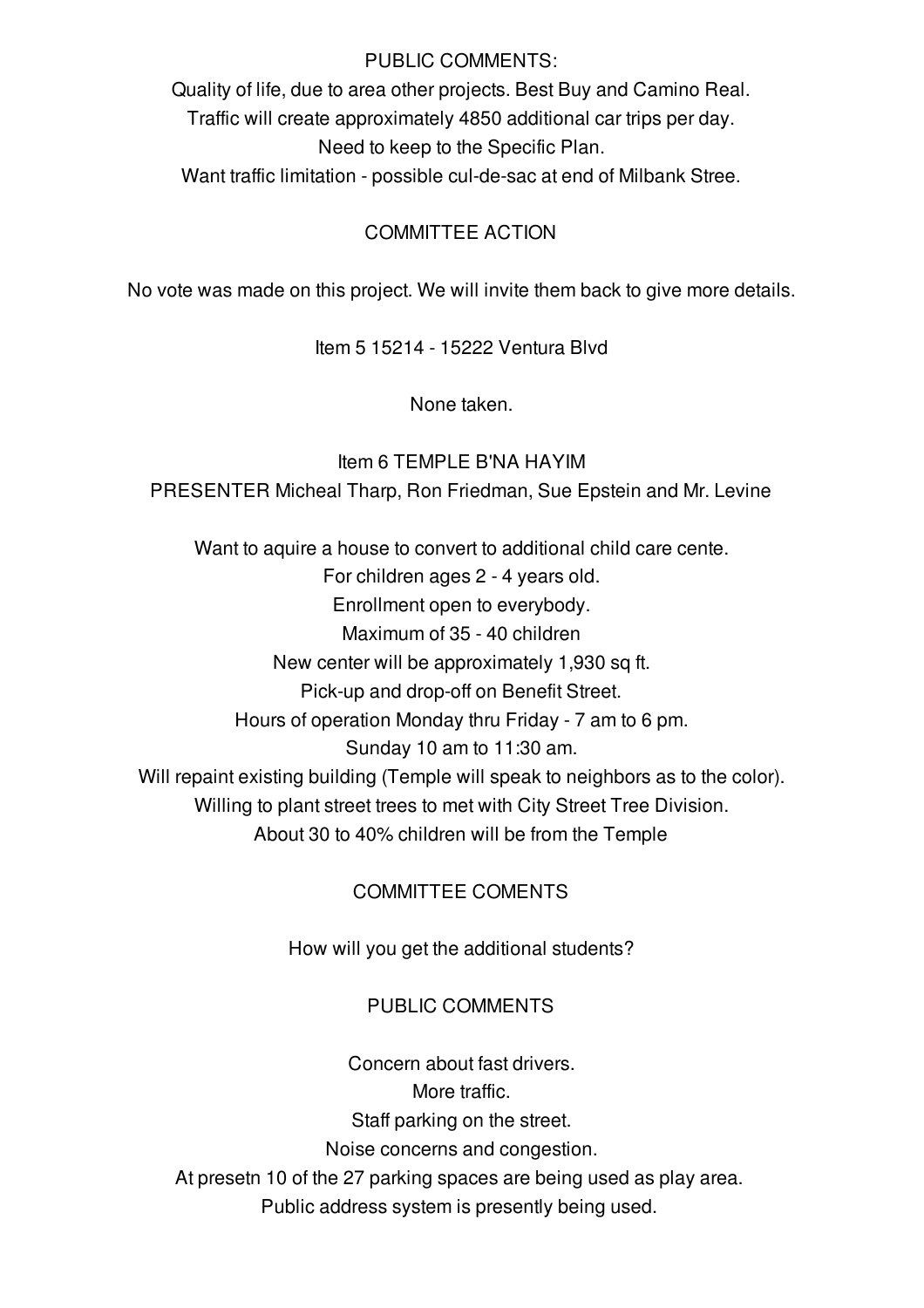### PRESENTER REQUEST

Need conditional Use Permit.

## COMMITTEE RESPONDS

More dialogue between the neighbors and Temple. No action was taken on this project.

#### PRESENTER

We will withdraw this proposal at this time.

Item 7 OVERVIEW OF INCLUSIONARY ZONING PROPOSAL

There is a 90 day entension to the end of August, but it will not happen in a timely manner. City council will give this to the City Attorney. Will need reports and processing should take from one to two years and then there is possiblity of lawsuits.

Item 8 OVERVIEW OF NEXT MONTH AGENDA

None noted

Item 9 COMMENTS FROM THE COMMITTEE

None noted

## Item 10 PUBLIC COMMENTS

Best Buy wants public hearing to determine boundaries. Need Conditional Use Permit. Concerns about stereo installation in rear of development. Emergency vehicles. Where entry and departure located?

Item 11 GOOD AND WELFARE

None noted

Item 12